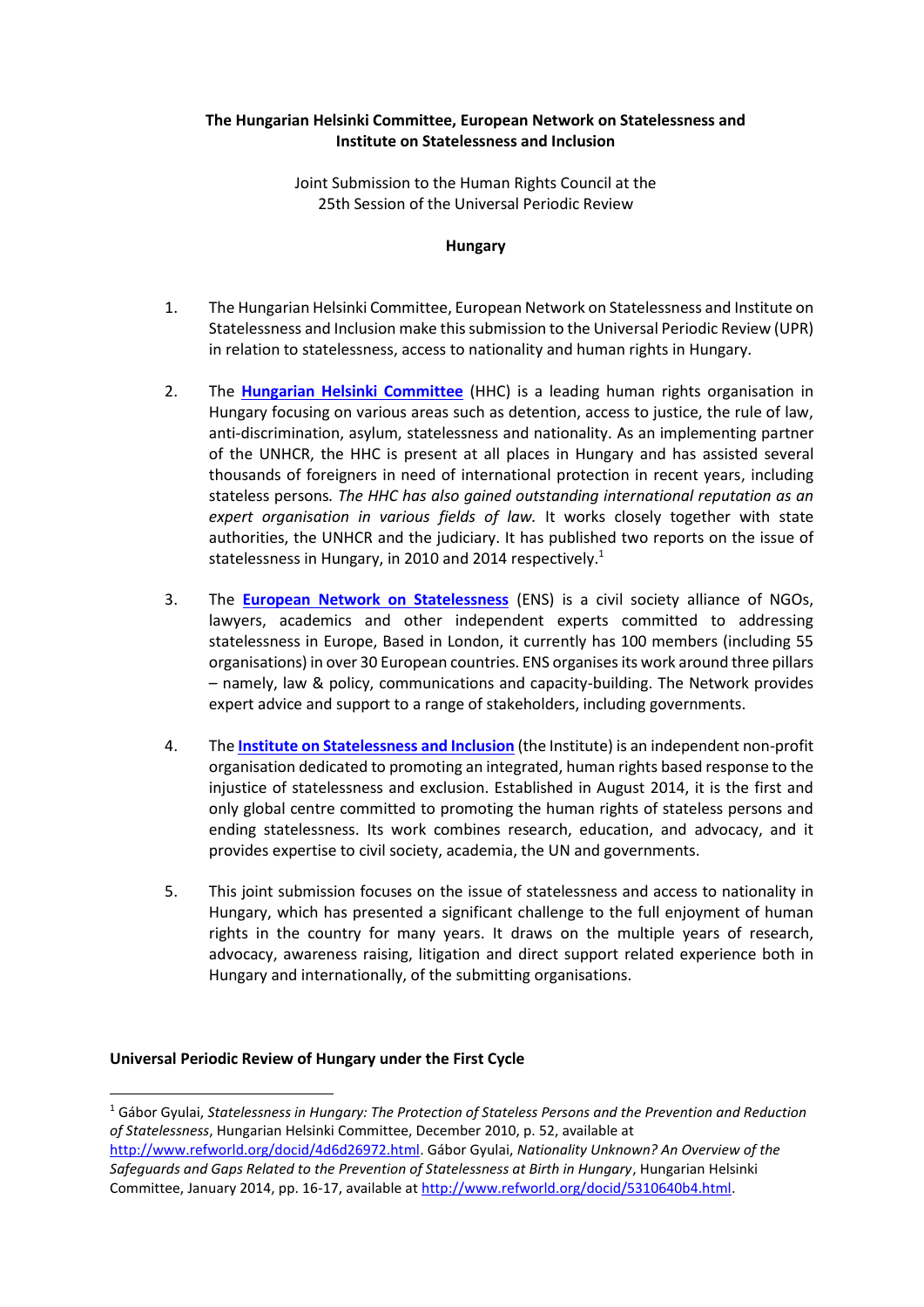- 6. Hungary was first subject to the Universal Periodic Review at Session 18 of the First Cycle in July 2011. At this review, Ecuador recommended that Hungary "Recognize and guarantee the human rights of all foreigners, independent and regardless of their migratory status."<sup>2</sup> Hungary did not accept this recommendation and replied that "The basic guarantee of the respect of the human rights of foreigners is in the Constitution of Hungary that requires respect of human rights of all persons regardless of their nationality" and that "Hungary is one of those few Member States of the European Union that provides protection in the form of a separate, autonomous legal status for [] stateless persons  $\ldots$  —with this setting an example for other countries."<sup>3</sup> As this submission reveals, while in many aspects Hungary is a model in its prevention of statelessness and protection of stateless people, there are still important shortcomings, the details of which are presented below.
- 7. The following recommendations, also relevant to the human rights of stateless persons were accepted by Hungary:
	- 94.31. Establish and implement a comprehensive integration strategy for an early-stage integration of migrants, refugees and asylum-seekers (Poland);
	- 94.40. Adopt measures to combat discrimination and promote equal economic and social opportunities for disadvantaged and marginalized individuals and groups (Islamic Republic of Iran);
	- 94.41. Intensify efforts to combat all forms of discrimination to make effective the equality of opportunities and treatment among all inhabitants in its territory, with particular care and attention to women and children who are in the situation of more vulnerability... (Argentina);
	- 94.101. Continue the implementation of the measures to effectively protect minorities (Chile);
	- 94.103. Persevere in its policy of promotion and protection of the rights of minorities and vulnerable persons (Morocco);
	- 94.112. Improve the living conditions of asylum-seekers (Islamic Republic of Iran);
	- 94.113. Step up efforts directed towards the improvement of conditions and treatments of asylum-seekers and refugees (Belarus).
- 8. The following recommendation was examined by Hungary:
	- 95.25. Reduce to the minimum possible administrative detention of migrants, asylum-seekers and refugees, and only use it in exceptional cases (Mexico);

#### **Hungary's International Legal Obligations**

<sup>2</sup> UN General Assembly, *Report of the Working Group on the Universal Periodic Review: Hungary*, A/HRC/18/17, 11 July 2011, Para 95.28.

<sup>3</sup> UN General Assembly, *Report of the Working Group on the Universal Periodic Review: Hungary*, *Views on conclusions and/or recommendations, voluntary commitments and replies presented by the State under review*, A/HRC/18/17/Add.1, 14 September 2011.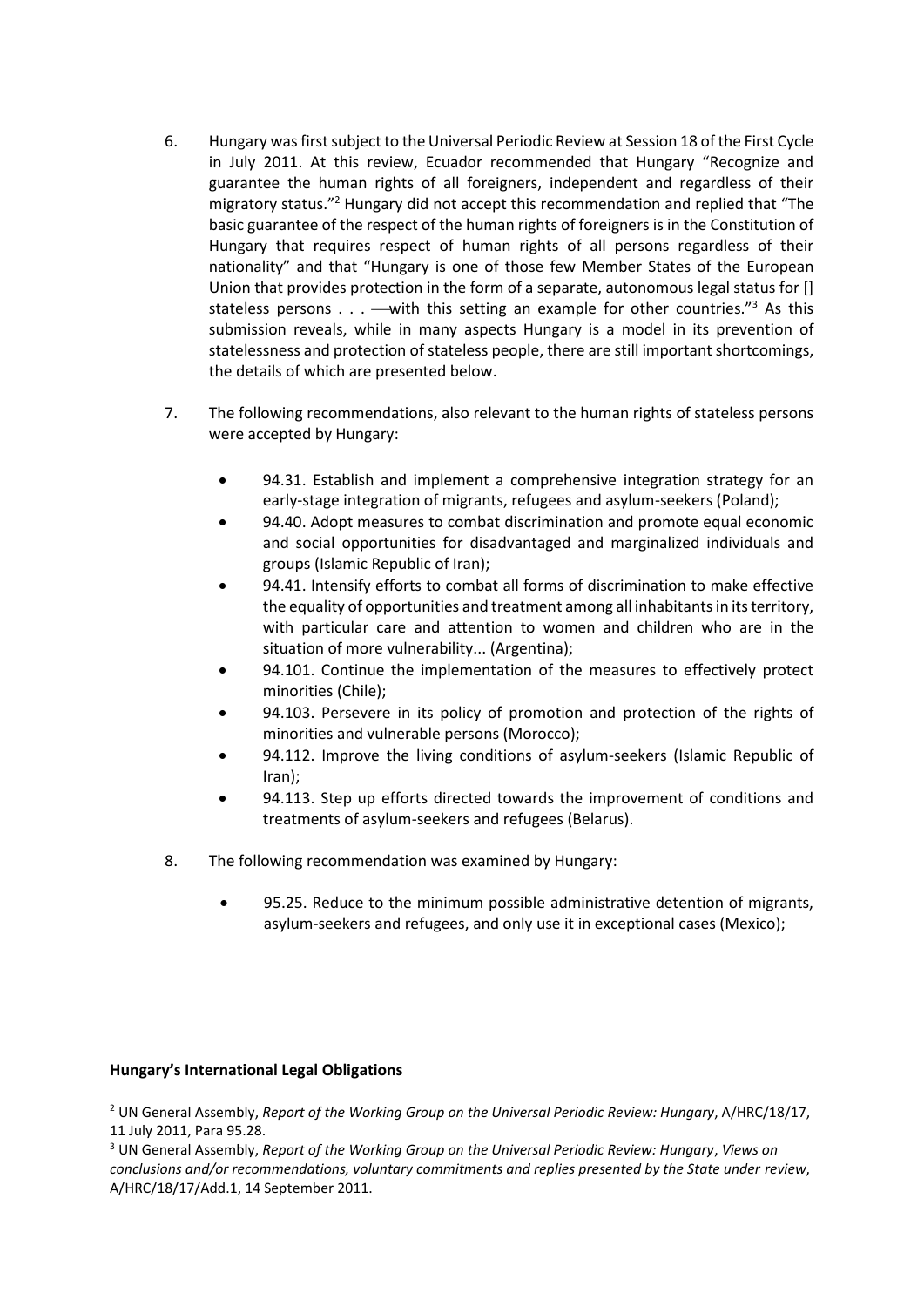- 9. Hungary is a state party to both the 1954 Convention Relating to the Status of Stateless Persons and the Convention on the Reduction of Statelessness (1961). It is also a party to core human rights treaties that have provisions related to statelessness including the International Covenant on Civil and Political Rights, the Convention on the Elimination of All Forms of Discrimination against Women (1979) and the Convention on the Rights of the Child (1989). Hungary is also a party to the European Convention on Nationality (1997) and is one of the few states in the world to operate a specific mechanism for the identification and protection of stateless persons.
- 10. Nevertheless, much remains to be done in order to ensure the complete and effective fulfilment of the country's international obligations relevant to statelessness. This submission focuses on some of these gaps in Hungarian law and practice, which result both in increasing the risk of new cases of statelessness in Hungary and in undermining the human rights protection of stateless persons in the country. In particular, this submission looks at:
	- Law and policy gaps related to the right of every child to acquire a nationality and the prevention of statelessness at birth;
	- The lack of basic substantive and procedural safeguards in naturalisation procedures;
	- Restrictions in access to the statelessness determination procedure and the non-provision of temporary status for applicants; and
	- Restrictions in access to socio-economic rights, in particular, the right to employment, housing, health care, and education for recognised stateless persons.

# **Insufficiency in the Prevention of Statelessness at Birth**

- 11. Hungary has the following international obligations with respect to the prevention of statelessness at birth:
	- Hungary shall ensure that all children born on its territory can exercise their right to a nationality, with particular attention to those children who would otherwise be stateless;<sup>4</sup>
	- Hungary shall provide for its nationality to be automatically acquired by foundlings found on its territory who would otherwise be stateless;<sup>5</sup>
	- Hungary shall provide for its nationality to be acquired by children born on its territory who do not acquire at birth another nationality, either at birth or subsequently, to children who remained stateless, upon application (with the possibility to require maximum five years of habitual residence before submitting the application, no other conditions) $6$  and the period in which persons concerned can lodge this application shall not start later than at the age of 18 years and shall not end earlier than at the age of 21 years;<sup>7</sup>

<sup>4</sup> 1989 Convention on the Rights of the Child, Article 7.

<sup>&</sup>lt;sup>5</sup> 1997 European Convention on Nationality, Article 6 (1) (b); 1961 Convention on the Reduction of Statelessness, Article 2.

<sup>6</sup> 1997 European Convention on Nationality, Article 2 (6) (b); 1961 Convention on the Reduction of Statelessness, Article 1 (2) (b).

<sup>&</sup>lt;sup>7</sup> 1961 Convention on the Reduction of Statelessness, Article 1 (2) (a).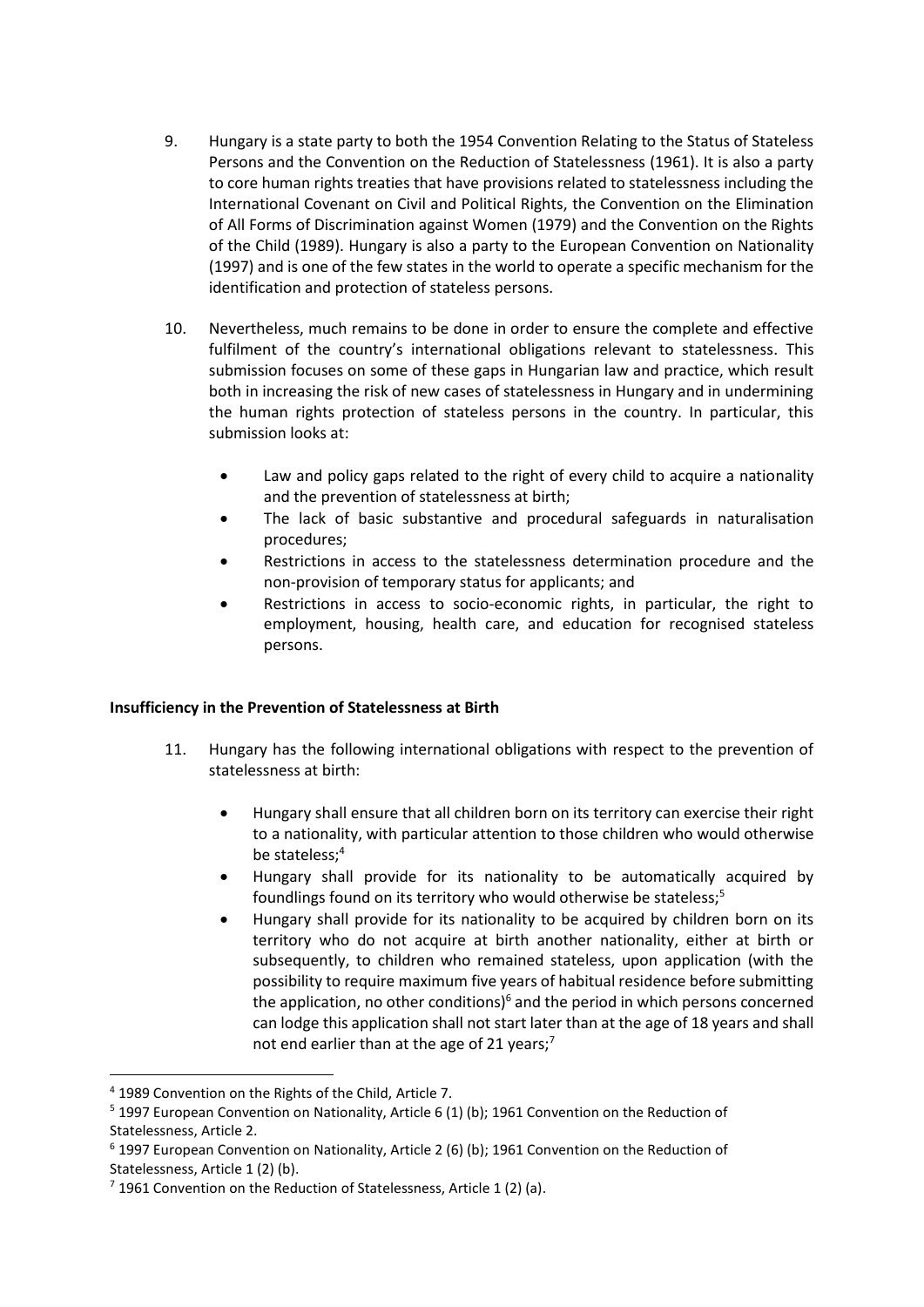- The best interests of the child shall be a primary consideration for Hungarian authorities in dealing with all the matters above.<sup>8</sup>
- 12. In recent years, Hungary has taken significant steps in order to improve its legal framework concerning the prevention of statelessness at birth. However, Hungarian law does not establish a general safety net against statelessness at birth, according to which any child who would otherwise be stateless would acquire Hungarian nationality at birth. While foundlings automatically acquire Hungarian nationality, safeguards provided by Hungarian law with regard to other children fall short of fully complying with Hungary's international obligations of preventing statelessness at birth.<sup>9</sup>
- 13. In order to prevent statelessness at birth, Hungarian law offers acquiring nationality automatically at birth or subsequently by declaration. That is to say, children who are not granted nationality immediately at birth still have a chance to acquire it later by declaration. Declaration is a non-discretionary process, which means that if the conditions are met, the Office of Immigration and Nationality (OIN) has to accept the declaration. If the OIN believes that the factual conditions are not met, it shall issue a motivated decision about the "rejection of accepting a declaration", against which legal remedy can be sought.<sup>10</sup> However, not only are there insufficient safeguards in the acquisition of nationality automatically at birth (detailed below), but the rules and conditions relating to the declaration are also too strict and in breach of obligations under international law.
- 14. More specifically, in order to acquire Hungarian nationality by declaration, three conditions must be met. First, the parents must have a domicile<sup>11</sup> when the child is born.<sup>12</sup> This is contrary to the principle under international law, which says that no condition relating to the legal status of the parents or the child should be allowed.<sup>13</sup> Second, the child needs to have 5 years of residence with a domicile, $14$  whereas 5 years of habitual residence is sufficient under international law.<sup>15</sup> Under international law, "habitual residence" is a matter of fact, rather than a specific legal status. Third, the children only have until their  $19<sup>th</sup>$  birthday to exercise this right,<sup>16</sup> while international law stipulates that it should be open at least until the  $21<sup>st</sup>$  birthday.<sup>17</sup>

<sup>8</sup> 1989 Convention on the Rights of the Child, Article 3.

<sup>&</sup>lt;sup>9</sup> Citizenship Act, Section 3 (3) (b). Since 2011, children born to an unknown father and a known mother whose identity is not proved and abandons the child in the hospital after birth are also treated as foundlings and thus automatically acquire Hungarian nationality.

<sup>10</sup> Citizenship Act, Section 5/A.

 $11$  The legal concept and eligibility for domicile will be discussed in more detail below. In brief, it is far more than a simple determination of where a person lives. Different rules are in force to distinguish three types of residence: domicile, place of stay, and place of accommodation, with gradually decreasing attachment to the place in question. Not all lawfully staying foreigners are permitted to register a domicile.

<sup>&</sup>lt;sup>12</sup> Citizenship Act, Section 5/A (1) (b).

<sup>&</sup>lt;sup>13</sup> See European Convention on Nationality (1997), Article 6 (2) (b). See also Convention on the Reduction of Statelessness (1961), Article 1 (2). The Committee on the Rights of the Child has also stated that the lack of a legal status of the parents – including their residence status - is not a relevant reason to withhold nationality to children born on the territory of a country, who would otherwise be stateless.

 $14$  Citizenship Act, Section 5/A (1) (b).

<sup>15</sup> See European Convention on Nationality (1997), Article 6 (2) (b). See also Convention on the Reduction of Statelessness (1961), Article 1 (2).

<sup>&</sup>lt;sup>16</sup> Citizenship Act, Section 5/A (1) (a).

<sup>&</sup>lt;sup>17</sup> Convention on the Reduction of Statelessness (1961), Article 1 (2) (a).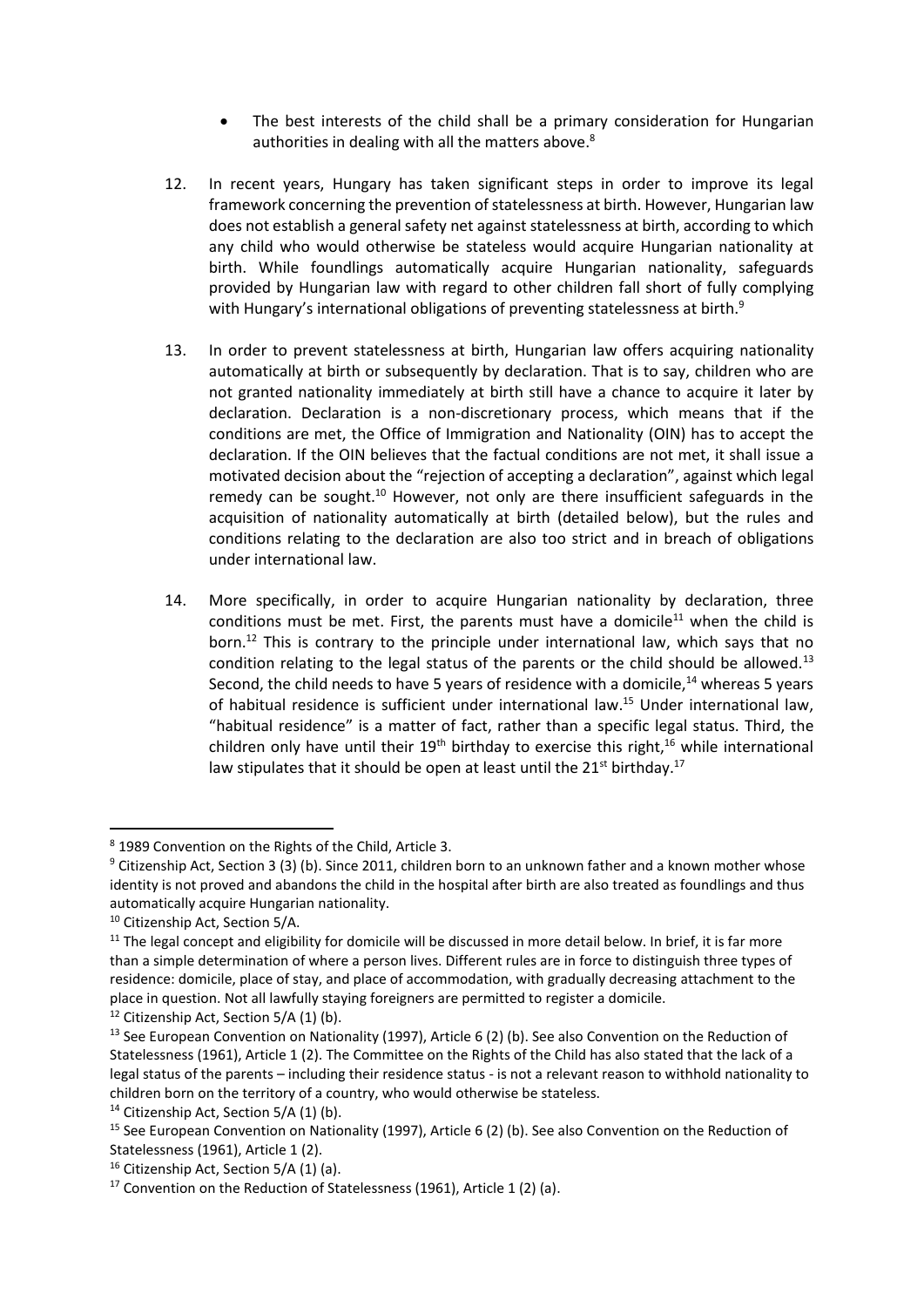- 15. Three groups of children are at particular risk:
	- children born in Hungary to stateless persons with no domicile;
	- children born to parents who are unable to pass on their nationality to their children; and
	- children born to beneficiaries of international protection who are unable to pass on their nationality to their children due to impossibility or prohibition to contact the authorities of the country of origin.

### Children born in Hungary to stateless persons with no domicile

- 16. Only children born to stateless parents with a domicile obtain Hungarian nationality automatically at birth.<sup>18</sup> However, the concept of domicile is extremely restrictive, which hinders access to nationality. Only some groups of people are eligible for domicile.<sup>19</sup> Third-country nationals with a humanitarian residence permit, including those recognised as stateless persons and beneficiaries of a tolerated status.<sup>20</sup> and thirdcountry nationals holding a non-permanent residence permit on grounds of employment, studies, research, family unity, among others, cannot register a domicile.<sup>21</sup> In comparison, third-country nationals with a permanent resident status $2<sup>2</sup>$  and refugees and beneficiaries of subsidiary protection are eligible to register a domicile.<sup>23</sup>
- 17. As a result, children born to stateless parents who do not have a domicile in Hungary will be born stateless, even if the parents are lawfully and habitually residing in Hungary at the time of the birth. The same happens to children whose stateless parents have a residence permit based on employment or studies, or who hold a tolerated status. The right to a nationality of a child born to stateless parents who have been living in Hungary for several years with a stateless status (and therefore *without* a domicile) is no different from that of another child whose parents have been living in the country for exactly the same period of time, but with a permanent residence permit or refugee status (and therefore *with* a domicile). Consequently, the restrictive and discriminatory use of the domicile concept as a condition for the avoidance of statelessness at birth does not only undermine the overall purpose of avoiding statelessness, but also leads to further discrimination.
- 18. In addition, this gap is not bridged by the option of subsequent declaration. The first condition under declaration, that the parents must have a domicile when the child is born, makes the option of declaration void for children who did not receive Hungarian nationality at birth because their parents did not have a domicile. If they had a domicile at the birth, the children would automatically have acquired nationality. Therefore, the children whose parents did not have a domicile at the birth will also be automatically excluded from the acquisition of nationality through declaration.

<sup>&</sup>lt;sup>18</sup> Citizenship Act, Section 3 (3) (a). Law Decree 17 of 1982 on Civil Registration, Marriage and Names, Section 9 (7), as inserted by Section 1 (4) of Act XLIX of 2011 and amended by Section 78 (3) of Act XCII of 2011. Note that Section 61 (5) of Act I of 2010 on Civil Registration Procedures contains an identical provision.

<sup>&</sup>lt;sup>19</sup> Citizenship Act, Section 23 (1). Act LXVI of 1992 on the Registration of Citizens' Personal Data and Residence, Section 4 (1).

<sup>&</sup>lt;sup>20</sup> See Act II of 2007 on the Entry and Stay of Third-Country Nationals, Sections 29 (1) (a)-(b). 52/A (1).

<sup>&</sup>lt;sup>21</sup> See Id., Sections 13-29.

<sup>22</sup> Cf. Id., Section 32 (1).

<sup>&</sup>lt;sup>23</sup> Cf. Act LXXX of 2007 on Asylum, Section 17(1).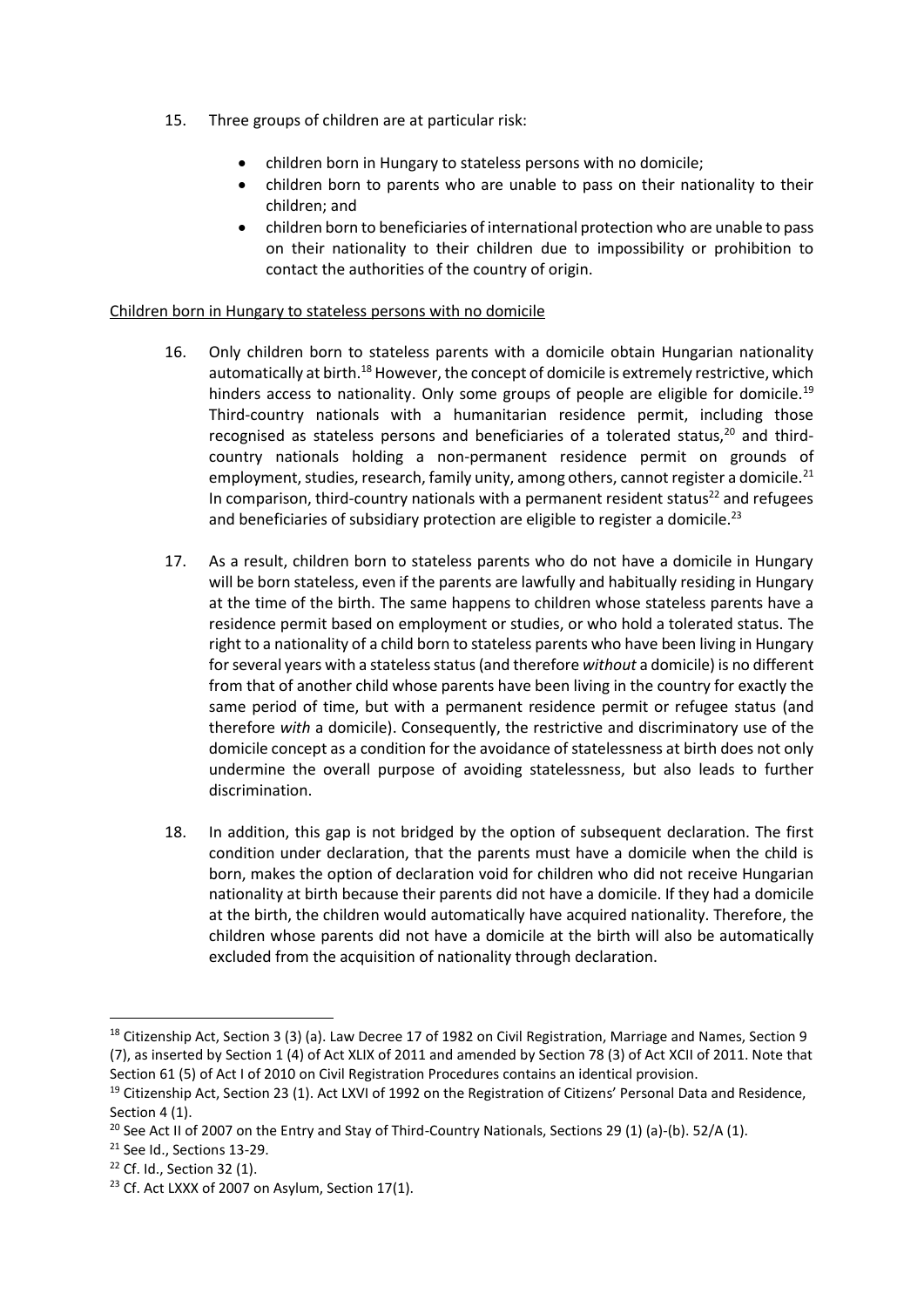### Children born to parents who are unable to pass on their nationality to their children

- 19. Another gap in Hungarian law which can result in the failure to prevent statelessness at birth arises from the fact that the law does not envisage situations in which parents who have a nationality may not be able to pass it on to their children, particularly when born abroad. This may happen for various reasons including gender discrimination in nationality laws in some countries, which do not allow mothers to pass on their nationality to their child under the same conditions as fathers.<sup>24</sup> In this case, if a child is born to a mother with nationality of one of those countries and if the father is stateless, unknown or unwilling to cooperate, the child will be born stateless in Hungary and no safeguard will apply to her/him.
- 20. Obtaining nationality through the process of declaration can, in some cases, provide a solution. However, the restrictive application of the concept of domicile is likely to exclude a significant portion of those most in need of the safeguard. As already stated above, parents will only be able to establish a domicile in Hungary if they have already obtained a permanent resident status, subject to strict material conditions, or if they are refugees or beneficiaries of subsidiary protection.

Children born to beneficiaries of international protection who are unable to pass on their nationality to their children due to impossibility or prohibition to contact the authorities of the country of origin

- 21. In addition to the situation where the country of origin has legal provisions that do not allow nationals to pass on their nationality to their children under certain circumstances, children born to beneficiaries of international protection in Hungary also face the challenge of being stateless at birth. This is because their parents may have a wellfounded reason for not contacting the authorities of their country of origin to establish and register the nationality of their children after birth. For example, such contact may expose them to a risk of persecution or serious harm and even lead to the cancellation of their protection status. Hungary has not taken sufficient consideration of this situation when designing laws to prevent statelessness at birth.
- 22. This impossibility or prohibition of contact applies to cases in which the transmission of nationality to children born abroad is not automatic; but it can also apply to cases in which it is automatic. In the former scenario, the children will not be able to acquire their parents' nationality, as transmission is subject to conditions that require contact with the authorities of the country of origin. In the latter scenario, while the children will, as a matter of legal principle, acquire their parents' nationality at birth, this would not translate to actual documentation of nationality. Furthermore, it is possible that the competent authorities in the country would question or not recognise the nationality of children born abroad to refugees. This places the child at significant risk of statelessness.
- 23. Again, declaration is not always a viable solution for this group of children to obtain Hungarian nationality. First, if the parents only have a tolerated status or are still in an asylum procedure, they are not allowed to establish a domicile. Second, it is not guaranteed that even if the parents have a domicile at the time of the birth that the child will continuously have a domicile in Hungary for 5 years, as their subsidiary protection status may cease and the family may be granted tolerated status, not allowing for the establishment of a domicile.

<sup>&</sup>lt;sup>24</sup> For the list of countries, see UNHCR, Revised Background Note on Gender Equality, Nationality Laws and Statelessness, 8 March 2013, available at [http://www.refworld.org/docid/4f59bdd92.html.](http://www.refworld.org/docid/4f59bdd92.html)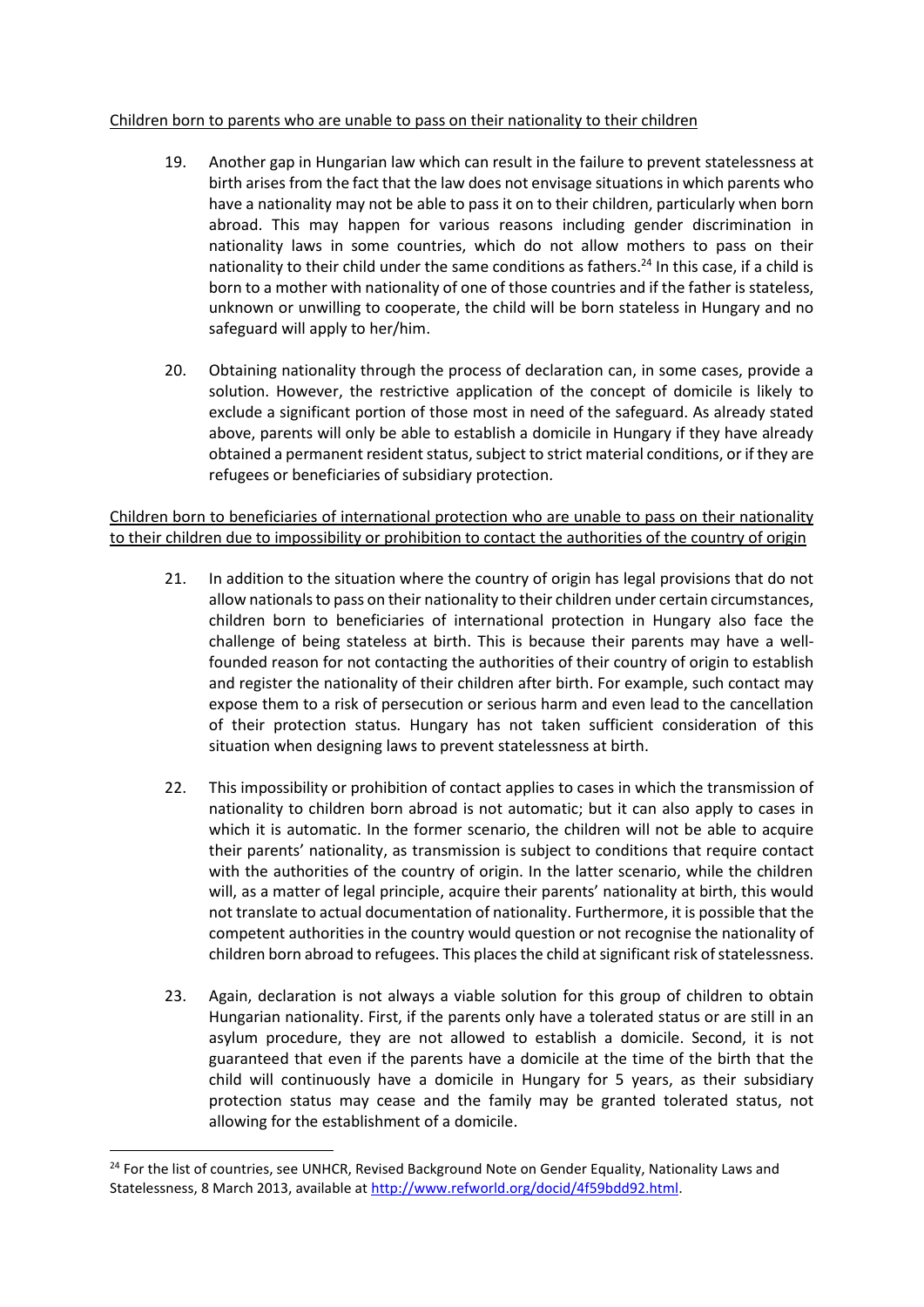### **Lack of Most Basic Safeguards and Transparency in the Naturalisation Procedures**

- 24. Under its international obligations, Hungary shall as far as possible facilitate the assimilation and naturalisation of stateless persons. In particular, it shall make every effort to expedite naturalisation proceedings and to reduce as far as possible the charges and costs of such proceedings.<sup>25</sup>
- 25. The possibility of naturalisation does not offer a solution to the inadequacies of the provisions intended to prevent of statelessness at birth (addressed above). However, stateless persons and persons born in Hungary can apply for naturalisation after continuously residing in Hungary with a domicile for a minimum of 3 years, which is a favourable treatment as compared to the general rule, requiring a minimum of 8 years of residence with a domicile.<sup>26</sup> Nevertheless, naturalisation procedures set very difficult material conditions and lack even the most basic fair procedure safeguards. There are no clear thresholds for the material conditions set by the law (livelihood and accommodation). Rejected applicants have no right to be informed about the reasons of the rejection, nor are they entitled to appeal the decision.<sup>27</sup> Furthermore, the domicile requirement disadvantages stateless persons, as their statelessness status does not make them eligible for domicile. There is also a general lack of detailed statistical data from the government concerning the access to Hungarian nationality through naturalisation, of beneficiaries of international protection and stateless persons. As a result, due to lack of transparency or any judicial scrutiny, decisions on naturalisation are often taken in a questionable manner, rejecting candidates who apparently fulfil all conditions, with a specific negative impact on refugees and other beneficiaries of international protection, who have been rarely able to successfully naturalise in Hungary.<sup>28</sup>

# **Restrictions on Access to the Statelessness Determination Procedure and Lack of Temporary Status for Applicants**

26. Under UNHCR's interpretation of the 1954 Convention Relating to the Status of Stateless Persons, everyone must have access to statelessness determination procedures in Hungary, as there is no basis in the Convention for a "lawful stay" requirement.<sup>29</sup>

<sup>&</sup>lt;sup>25</sup> 1954 Convention Relating to the Status of Stateless Persons, Article 32.

 $26$  Citizenship Act, Section 4 (2) (e).

<sup>&</sup>lt;sup>27</sup> Citizenship Act, Section 6 (2); Government Decree 125/1993 (IX.22.) on the implementation of Act LV of 1993 on the Hungarian Citizenship, Sections 4 (2) and 12 (1). Upon accession, Hungary made reservations with regard to the relevant Articles 11 and 12 of the European Convention on Nationality (1997).

<sup>28</sup> See relevant statistics and a demonstrative case study in Gábor Gyulai, *Nationality Unknown? An Overview of the Safeguards and Gaps Related to the Prevention of Statelessness at Birth in Hungary*, Hungarian Helsinki Committee, January 2014, pp. 16-17, available at [http://www.refworld.org/docid/5310640b4.html.](http://www.refworld.org/docid/5310640b4.html)

<sup>29</sup> See UNHCR, *Handbook on Protection of Stateless Persons under the 1954 Convention Relating to the Status of Stateless Persons* (2014), para. 69, available a[t http://www.refworld.org/docid/53b676aa4.html;](http://www.refworld.org/docid/53b676aa4.html) UNHCR, *Guidelines on Statelessness No. 2: Procedures for Determining Whether an Individual Is a Stateless Person* (2012), para. 17, available a[t http://www.refworld.org/docid/4f7dafb52.html;](http://www.refworld.org/docid/4f7dafb52.html) European Network on Statelessness, *Statelessness Determination and the Protection of Status of Stateless Persons* (2013), Section III.1, available at

http://www.statelessness.eu/sites/www.statelessness.eu/files/attachments/resources/Statelessness%20deter mination%20and%20the%20protection%20status%20of%20stateless%20persons%20ENG.pdf.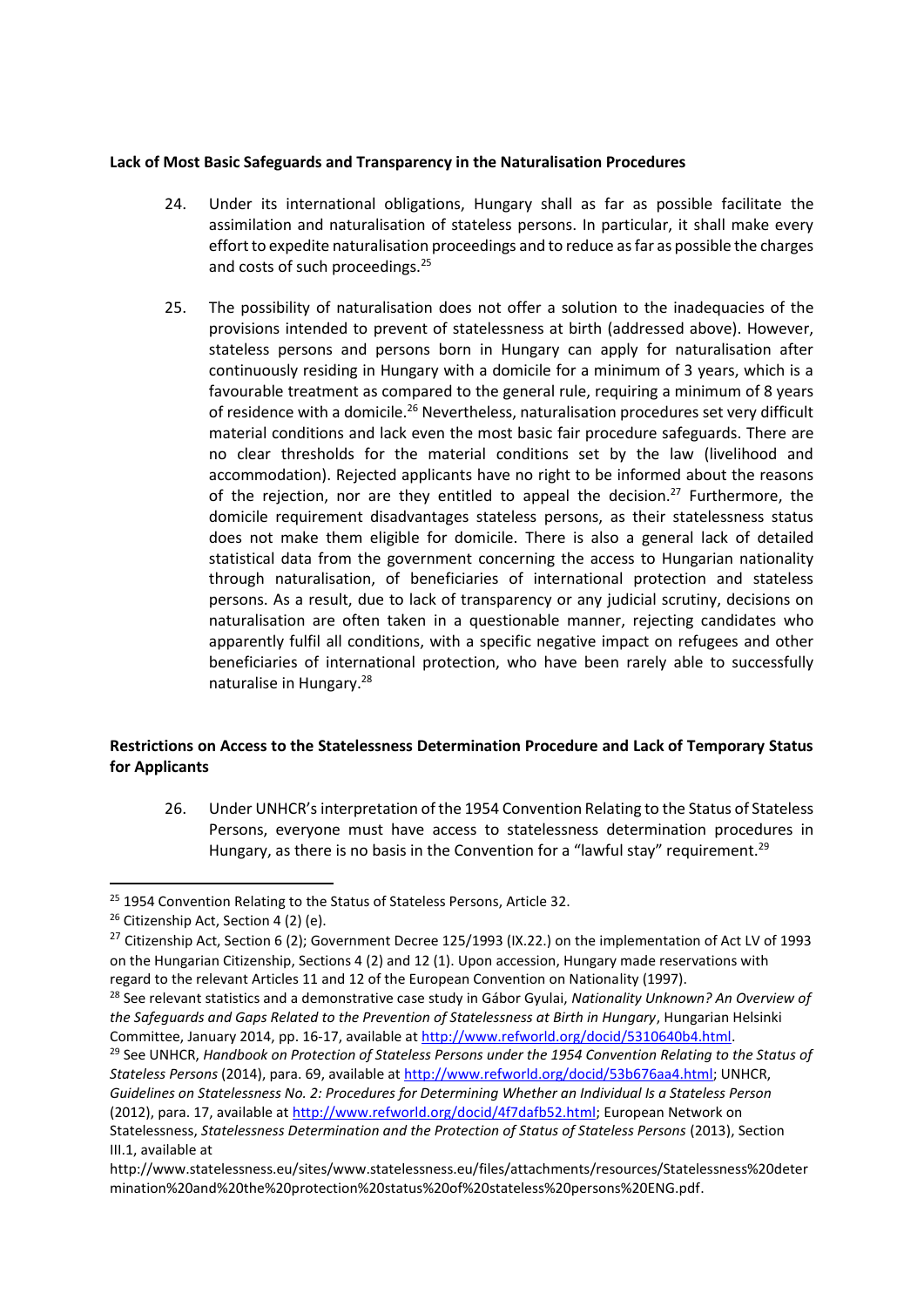- 27. For many years in Hungary, only lawfully staying persons could initiate a statelessness determination procedure, rendering the process almost meaningless, as stateless persons typically have no or extremely limited access to personal documents and most stateless people in need of international protection may face insurmountable difficulties to fulfil the very strict material conditions for a lawful entry and stay in Hungary. However, the Hungarian Constitutional Court, in a decision in February 2015, held that the "lawful stay" requirement in the statelessness determination procedure is unconstitutional. This is a positive development in the protection of stateless persons, which brings the Hungarian procedure into compliance with international standards on this issue. The requirement is scheduled to lose effect on 30 September 2015.<sup>30</sup>
- 28. While the above positive development is a step in the right direction, it exposes another gap in the law and policy framework, which if not addressed, would undermine the rights of stateless persons. Prior to the Constitutional Court decision, all stateless persons without a legal status were excluded from protection. However, after this judgment takes effect, persons lacking a legal status will be eligible to apply to be recognised as stateless but may in the process be vulnerable to detention, destitution and expulsion. In order to avoid this situation, all applicants under the procedure should be granted temporary legal status, in compliance with the guidance provided in the UNHCR Handbook on Protection of Stateless Persons. At a minimum, the status must guarantee identity papers, the right to self-employment, freedom of movement, and protection against expulsion. UNHCR also recommends that applicants receive the same standards of treatment as asylum-seekers whose claims are being considered. In addition, the status must reflect applicable human rights, such as the protection against arbitrary detention and assistance to meet basic needs. In particular, allowing applicants to engage in wage-earning employment, even on a limited basis, is beneficial to Hungary as it may reduce pressure on resources and contribute to the dignity and self-sufficiency of the applicants.<sup>31</sup>

# **Restrictions on Access to the Labour Market and other Socio-Economic Rights of Recognised Stateless Persons**

- 29. Under its international obligations, Hungary shall accord to stateless persons the right to employment, housing, health care, and public education as favourable as possible and, in any event, not less favourable than that accorded to aliens generally in the same circumstances.<sup>32</sup> These obligations under the 1954 Statelessness Convention are further strengthened and shaped by Hungary's obligations under the International Covenant on Economic, Social and Cultural Rights.
- 30. Recognised stateless persons have only limited access to the labour market, which imposes a substantial obstacle to the successful employment and integration of stateless persons. Stateless persons must obtain a work permit prior to their employment, but the procedures and conditions to receive such permits are particularly burdensome. First, a work permit can only be issued to stateless persons if there is no

<sup>31</sup> See UNHCR, *Handbook on Protection of Stateless Persons under the 1954 Convention Relating to the Status of Stateless Persons* (2014), paras. 144-146, available at [http://www.refworld.org/docid/53b676aa4.html.](http://www.refworld.org/docid/53b676aa4.html)

<sup>&</sup>lt;sup>30</sup> Se[e http://www.statelessness.eu/blog/hungarian-constitutional-court-declares-lawful-stay-requirement](http://www.statelessness.eu/blog/hungarian-constitutional-court-declares-lawful-stay-requirement-statelessness-determination)[statelessness-determination.](http://www.statelessness.eu/blog/hungarian-constitutional-court-declares-lawful-stay-requirement-statelessness-determination)

<sup>32 1954</sup> Convention Relating to the Status of Stateless Persons, Articles 17-24.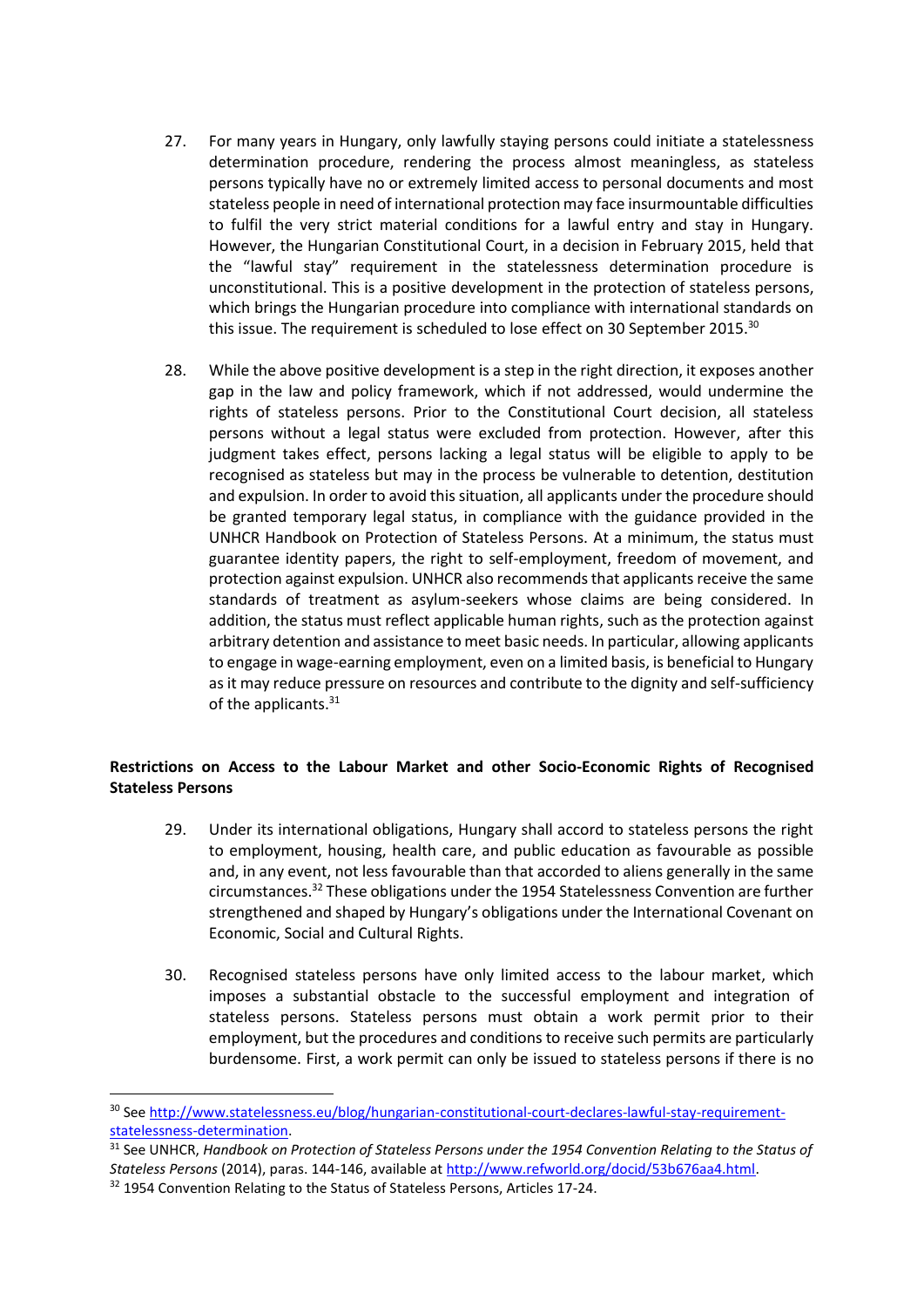suitable Hungarian or EEA-citizen applicant for the same post.<sup>33</sup> Moreover, the validity of a work permit cannot exceed the validity of the residence permit, which is now three years at first issuance, but has to be renewed on a yearly basis once the first three years have expired. 34

- 31. While three years is already an improvement from the previous one-year validity at first issuance, $35$  the differentiation between the validity periods of three years at first issuance and one year upon renewal under the current law does not make any logical sense. It is true that after three years, stateless persons can apply for permanent residence. However, in order to do so, they need to fulfil a number of difficult material conditions. Given the limited validity of the humanitarian residence permit and the usual procedural delays of at least several months, most employers refrain from this lengthy and cumbersome procedure applying for work permits for recognised stateless persons (or other foreigners with a similar type of residence permit). 36
- 32. Problems related to work permits are exacerbated by the importance of the concept of 'domicile' within the Hungarian system, and the restrictions stateless people face in being eligible for domicile. As discussed above, this has a clear impact on the right to a nationality of the otherwise stateless children of stateless parents in Hungary. It has a further impact on their enjoyment of socio-economic rights. The lack of protection that ensues, undermines the potential of Hungary's statelessness determination procedure to serve as a framework through which vulnerable stateless persons can access and enjoy their human rights. For example, stateless persons are excluded from public health care services (such as pre-natal and maternity care) because they are ineligible to apply for a domicile.<sup>37</sup>
- 33. The Hungarian law and policy framework does not provide any accommodation arrangements or housing allowances for stateless persons, whereas refugees and beneficiaries of subsidiary protection and those granted any other non-EU-harmonised protection status (tolerated stay, victims of trafficking, etc.) are entitled to such assistance.<sup>38</sup>
- 34. With respect to health care, stateless persons are also discriminated against compared to other beneficiaries of international protection. For the reasons explained above, they usually lack access to gainful employment that would allow them to become eligible for general public health insurance included in social security services or to pay for private health care insurance or services. Without employment, they can only benefit from basic public health care services, the scope of which is very limited.<sup>39</sup>

#### **Recommendations**

<sup>&</sup>lt;sup>33</sup> Decree 8/1999 (XI. 10.) of the Ministry of Social and Family Affairs on the Employment of Foreigners in Hungary, Section 3 (1)-(2).

<sup>&</sup>lt;sup>34</sup> Act CXXXV of 2010 on the Amendment of Certain Acts Related to Migration, Section 41.

 $35$  Aliens Act, Section 29 (2) (a)-(b).

<sup>36</sup> In general, see Gábor Gyulai, *Statelessness in Hungary: The Protection of Stateless Persons and the Prevention and Reduction of Statelessness*, Hungarian Helsinki Committee, December 2010, p. 32, available at [http://www.refworld.org/docid/4d6d26972.html.](http://www.refworld.org/docid/4d6d26972.html)

 $37$  Act CLIV of 1997 on Health, Section 142 (3).

<sup>38</sup> Id. at pp. 31-32.

<sup>39</sup> Act CLIV of 1997 on Health, Section 142 (2)-(3).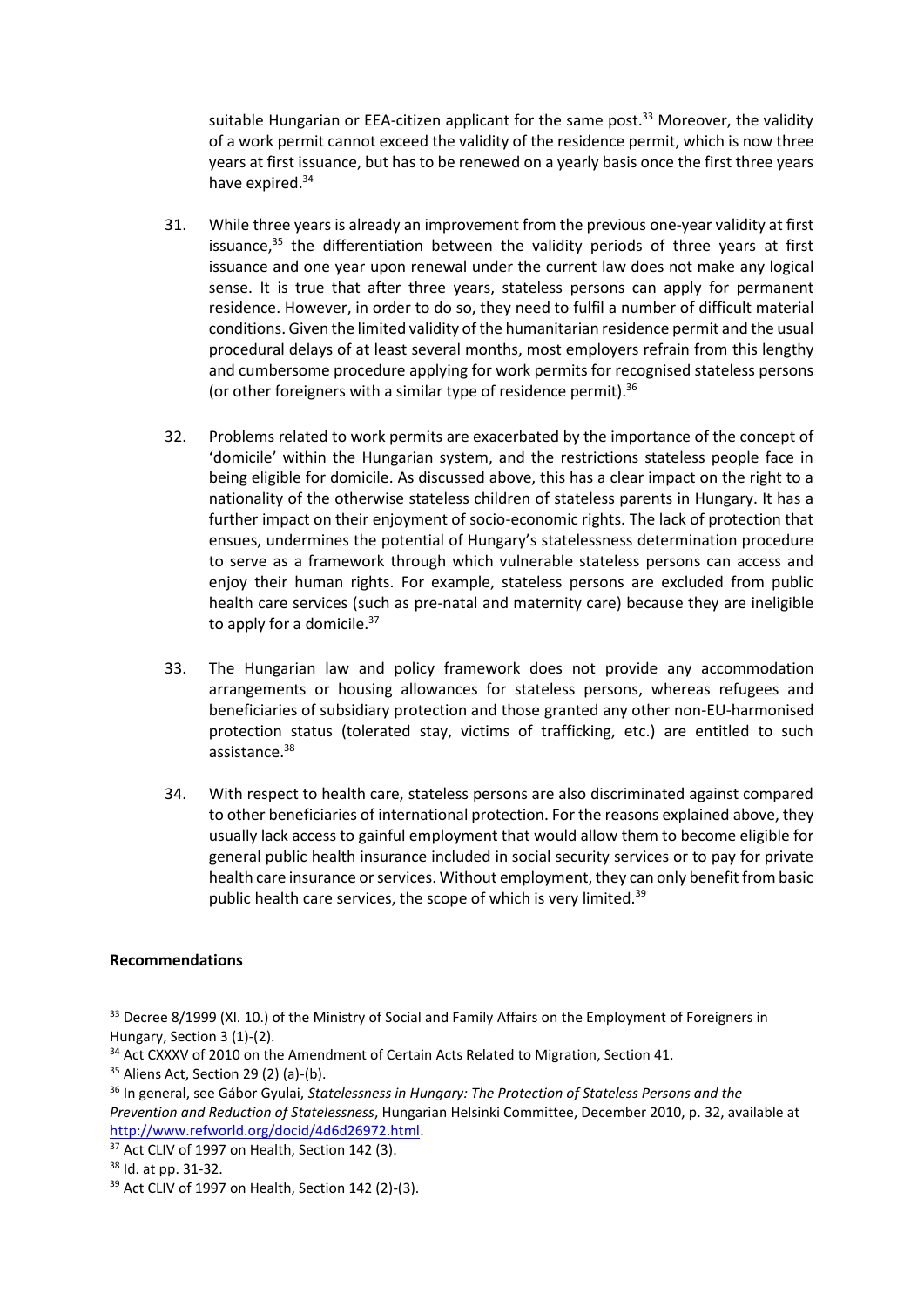- 35. The co-submitting organisations note that despite some positive steps taken by Hungary in recent years to improve its legal framework concerning the prevention of statelessness and the protection of stateless persons, there are still important shortcomings in the legislative framework and the practice of authorities.
- 36. The Human Rights Council has stated that "[t]he second and subsequent cycles of the review should focus on, inter alia, the implementation of the accepted recommendations and the developments of the human rights situation in the State under review".<sup>40</sup> Hungary has not accepted, or has accepted but failed to adequately address various relevant recommendations under the first cycle. The recommendations below, build on previous state recommendations but also introduce new recommendations related to protecting the human rights of stateless persons and the right to acquire a nationality for all persons in Hungary:
	- I. The domicile condition should be eliminated in order to bring Hungary's law in full compliance with Article 7 of the Convention on the Rights of the Child, by ensuring that all children born in Hungary, who would otherwise be stateless, acquire Hungarian nationality automatically at birth.
	- II. The conditions related to the acquisition of Hungarian nationality by declaration should be modified to comply with international law. The requirement of the parents having a domicile at the time of the birth and the requirement of the child living in the country with a domicile for 5 years should both be eliminated. Furthermore, the acquisition of Hungarian nationality through declaration should be permissible at least until the  $21<sup>st</sup>$  (instead of the  $19<sup>th</sup>$ ) birthday of the applicant, but ideally, with no age limit prescribed.
	- III. Statistics related to the application of the declaration provision should be maintained and published. This statistical information should include disaggregated data on the number of claims submitted, as well as the number of positive and negative decisions.
	- IV. Transparency in naturalisation procedures should be increased. Grounds for rejection must be clearly stated. Statistics about the naturalisation claims of refugees, beneficiaries of subsidiary protection and tolerated status, as well as stateless persons should be published. This statistical information should include data about the number of claims, as well as the number of positive and native decisions, disaggregated according to the nationality and legal status of the applicant.
	- V. The Hungarian government should comply with the Constitutional Court's ruling on the unconstitutionality of the "lawful stay" requirement for applicants of stateless status. Hungary should provide unhindered access to the statelessness determination procedure and create a specific temporary status for applicants, in line with the relevant recommendations in the UNHCR Handbook.

<sup>&</sup>lt;sup>40</sup> Human Rights Council, *Resolution 16/21: Review of the work and functioning of the Human Rights Council*, UN Doc. A/HRC/RES/16/21, April 2011, Annex 1, Para 6.